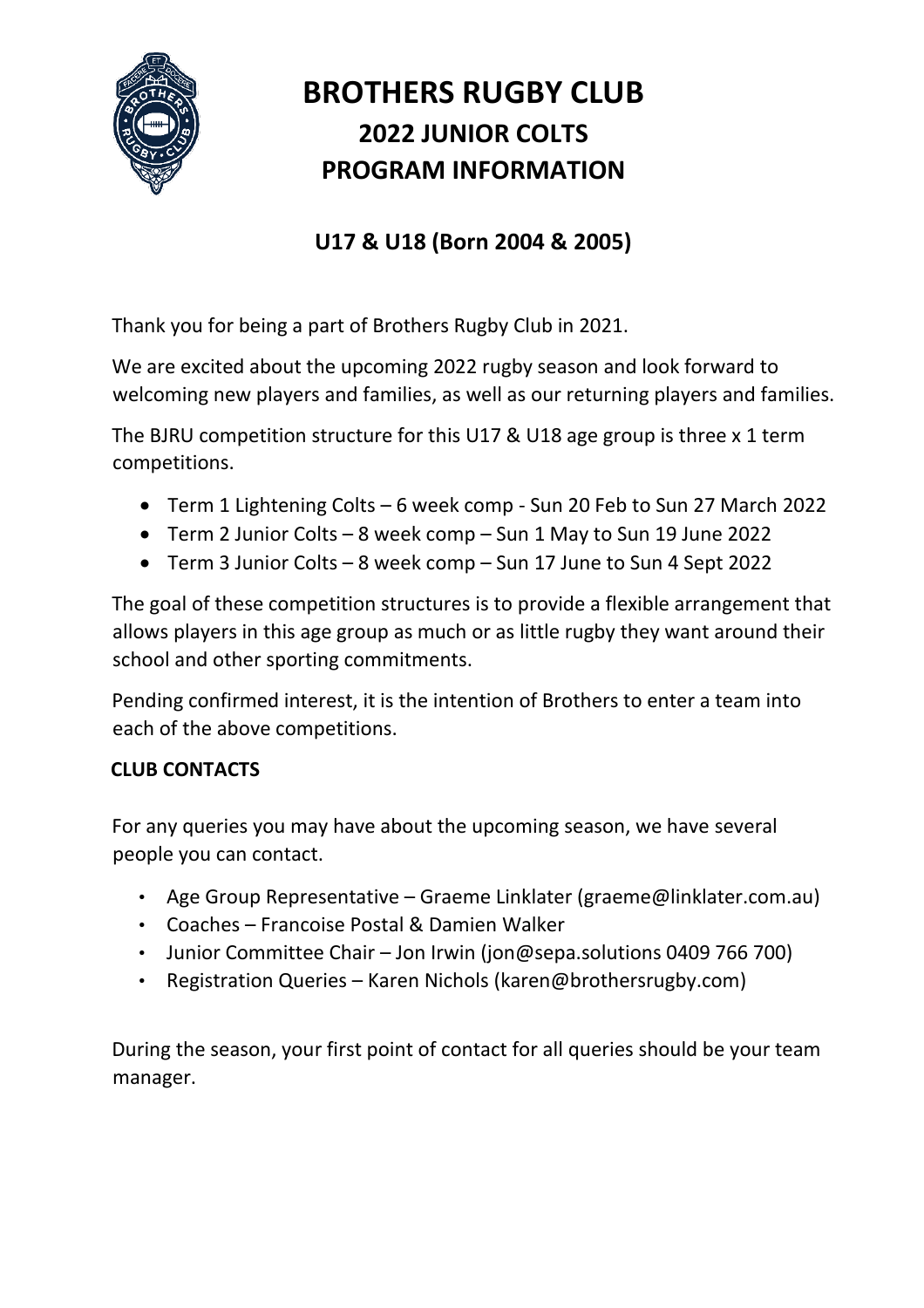#### **KEY DATES**

| 21 December 2021                 | 2022 Registrations Open               | Online through Rugby Xplorer |                    |
|----------------------------------|---------------------------------------|------------------------------|--------------------|
| Monday 31 <sup>st</sup> January  | <b>First Training Session</b>         | 6-7.30pm                     | <b>Crosby Park</b> |
| Wed 2 <sup>nd</sup> February     | 2 <sup>nd</sup> Training Session      | 6-7.30pm                     | <b>Crosby Park</b> |
| Monday 7 <sup>th</sup> February  | 3 <sup>rd</sup> Training Session      | 6-7.30pm                     | <b>Crosby Park</b> |
| Wed 9 <sup>th</sup> February     | 4 <sup>th</sup> Training Session      | 6-7.30pm                     | <b>Crosby Park</b> |
| Monday 14 <sup>th</sup> February | 5 <sup>th</sup> Training Session      | 6-7.30pm                     | <b>Crosby Park</b> |
| Wed 16 <sup>th</sup> February    | 6 <sup>th</sup> Training Session      | 6-7.30pm                     | <b>Crosby Park</b> |
| <b>Wednesdays Only</b>           | <b>Weekly Training will continue</b>  | 6-7.30pm                     | <b>Crosby Park</b> |
| from Wed 23rd Feb                | for Term 1                            |                              |                    |
| <b>Sunday 20 February</b>        | 1st Week Lightning Series             | <b>BJRU Draw TBC</b>         |                    |
| Rounds 1 & 2                     | <b>Comp Games</b>                     | Games @ Sunnybank            |                    |
| <b>Sunday 27 February</b>        | 2 <sup>nd</sup> Week Lightning Series | <b>BJRU Draw TBC</b>         |                    |
| Rounds 3 & 4                     | <b>Comp Games</b>                     | Games @ Brothers             |                    |
| <b>Sunday 6 March</b>            | 3 <sup>rd</sup> Week Lightning Series | <b>BJRU Draw TBC</b>         |                    |
| Rounds 5 & 6                     | <b>Comp Games</b>                     | Games @ Wynnum RUC           |                    |
| <b>Sunday 13 March</b>           | 4 <sup>th</sup> Week Lightning Series | <b>BJRU Draw TBC</b>         |                    |
| Rounds 7 & 8                     | <b>Comp Games</b>                     | Games @ Wests                |                    |
| <b>Sunday 20 March</b>           | 5 <sup>th</sup> Week Lightning Series | <b>BJRU Draw TBC</b>         |                    |
| <b>Rounds 9 &amp; 10</b>         | <b>Comp Games</b>                     | Games @ Albany Creek         |                    |
| <b>Sunday 27 March</b>           | 6 <sup>th</sup> Week Lightning Series | <b>BJRU Draw TBC</b>         |                    |
| <b>Rounds 11 &amp; 12</b>        | <b>Comp Games</b>                     | Games @ Norths               |                    |
| Sunday 1 <sup>st</sup> May       | Term 2 Junior Colts $-1^{st}$         | Times & Venues Subject to    |                    |
|                                  | <b>Competition Game</b>               | <b>Competition Draw</b>      |                    |
| Sunday 17 <sup>th</sup> June     | Term 3 Junior Colts $-1st$            | Times & Venues Subject to    |                    |
|                                  | <b>Competition Game</b>               | <b>Competition Draw</b>      |                    |